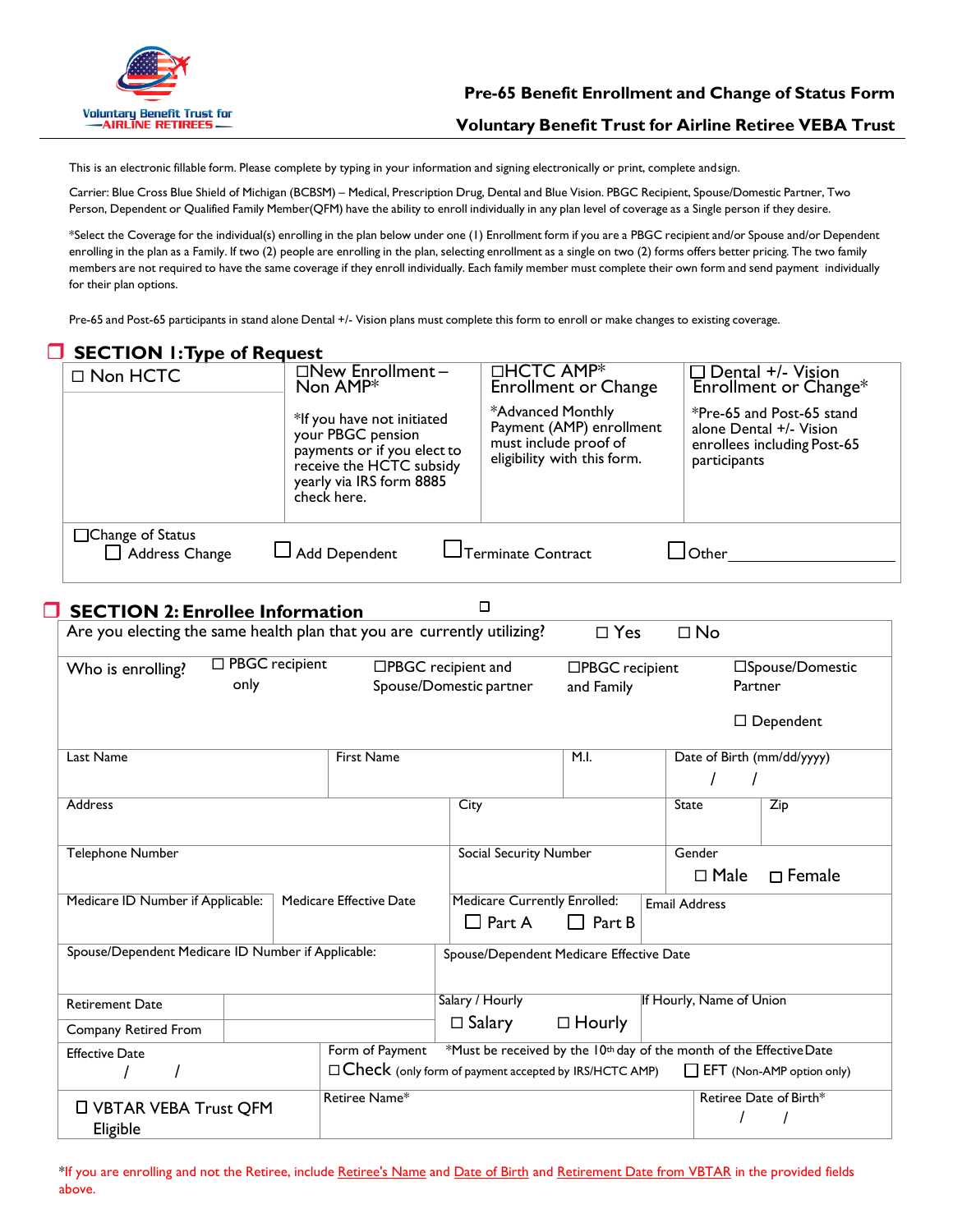

# **SECTION 3: Participating Dependent(s)**

| Name              | <b>DOB</b>   | SSN | Gender                  | Relationship                                                                          |
|-------------------|--------------|-----|-------------------------|---------------------------------------------------------------------------------------|
| (First, MI, Last) | (mm/dd/yyyy) |     |                         | Code <sup>1</sup>                                                                     |
|                   |              |     | $\Box M$<br>$\Box F$    | $\Box$ s<br>$\square$<br><br>$\subset$<br>$\Box$ SS<br>$\square$<br>D<br>$\square$ DP |
|                   |              |     | $\square$ M<br>$\Box F$ | $\Box$ s<br>$\Box$ C<br>$\Box$ SS<br>$\Box$ D<br>$\square$ DP                         |
|                   |              |     | □ M<br>$\Box F$         | $\Box$<br>$\Box$ C<br>$\Box$ SS<br>$\Box$ D<br>$\square$ DP                           |
|                   |              |     | $\square$ M<br>$\Box F$ | $\Box$ s<br>$\Box$ C<br>$\Box$ SS<br>$\Box$ D<br>$\square$ DP                         |

1 Relationship Codes – **S** (Spouse); **SS** (Surviving Spouse); **DP** (Domestic Partner); **C** (Child by Birth or Adoption); **D** (Disabled Child)

## **SECTION 4: Medical Coverage Selection**

**Select your coverage by choosing one box in this section. For HCTC-eligible AMP qualifying members, only Medical/Dental/Vision benefits must be selected.**

#### **MEDICAL COVERAGE**

**Pre-65 & Pre-65 Medicare Disabled ONLY. For Post-65 Medical, please contact Benistar 1-800-236-4782 or complete the Post-65 Enrollment Form.**

| <b>Terminate Coverage</b> |
|---------------------------|
|                           |
|                           |
|                           |
| <b>Terminate Coverage</b> |
|                           |
|                           |
|                           |
| <b>Terminate Coverage</b> |
|                           |
|                           |
|                           |
| <b>Terminate Coverage</b> |
|                           |
|                           |

#### **STAND-ALONE COVERAGE**

| <b>High Dental / Vision</b> | <b>High Dental Only</b> | <b>Vision Only</b> |
|-----------------------------|-------------------------|--------------------|
|                             |                         |                    |
| <b>Low Dental / Vision</b>  | <b>Low Dental Only</b>  | <b>Vision Only</b> |
|                             |                         |                    |

## **SECTION 5: Signature**

| <b>Retiree Signature:</b><br>(If Enrolling)                 | Date: |
|-------------------------------------------------------------|-------|
| <b>Spouse/Domestic Partner Signature:</b><br>(If Enrolling) | Date: |

Attention HCTC AMP participants - This enrollment form in conjunction with form 13441-A must be completed in their entirety and proof of eligibility (i.e.- 1099-R) included in order to be enrolled in the HCTC program. Any missing information will delay your enrollment in being processed. All enrollment forms, including the 13441-A form if needed, will be faxed, emailed or mailed to Benistar. Use the contact information in "Instructions for Completion and Submittal of ALL Forms" on Page 3 of this form.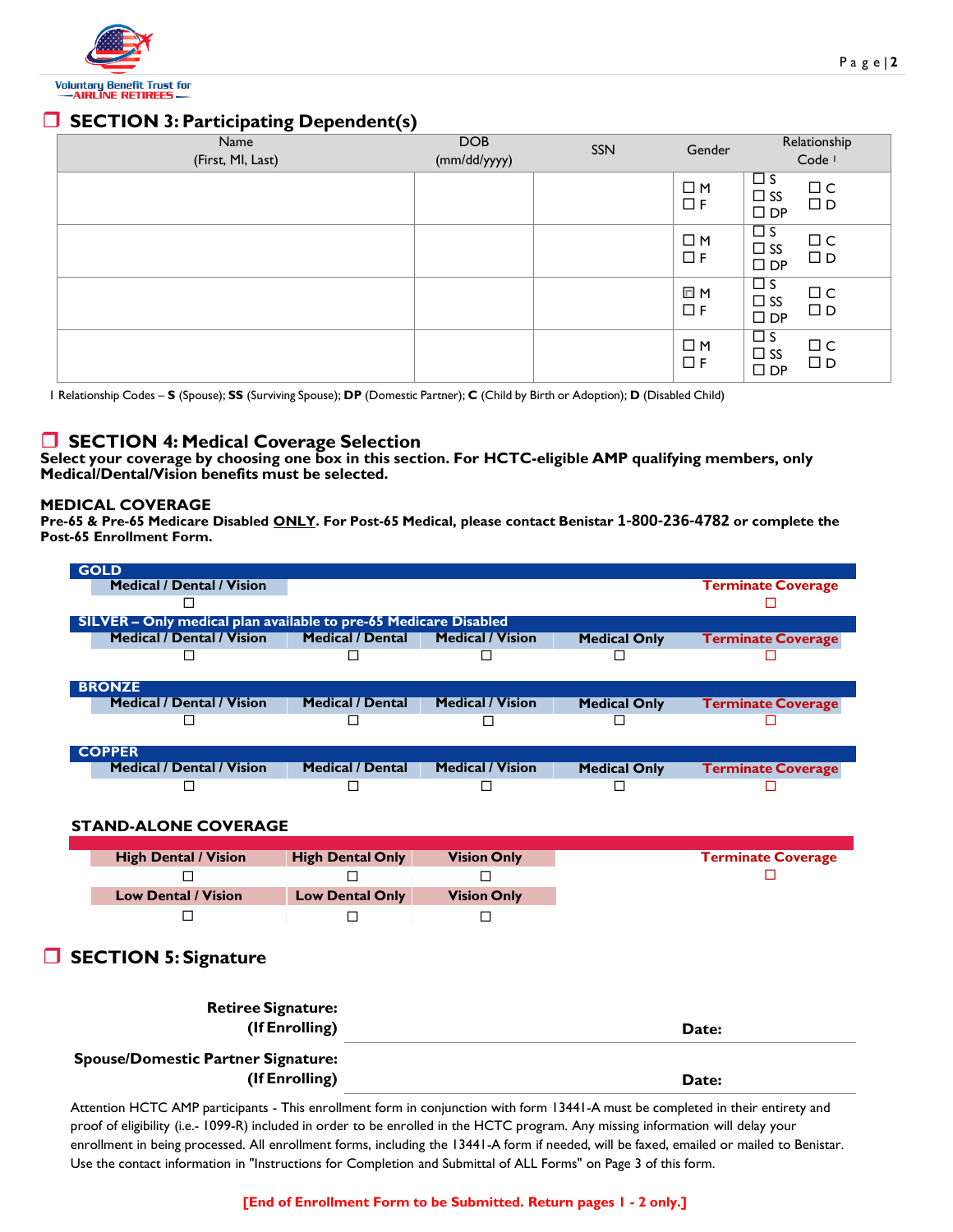# **SECTION 6: Plans and Rates – Non HCTC**



## **NON-HCTC AMP ELIGIBLE RETIREES UNDER AGE 65**

|  |                    | <b>BUNDLED PLANS</b><br>(MEDICAL, PRESCRIPTION<br><b>DRUG, DENTAL AND VISION)</b> | <b>TOTAL</b><br><b>MONTHLY</b><br><b>PREMIUM</b> |
|--|--------------------|-----------------------------------------------------------------------------------|--------------------------------------------------|
|  | <b>GOLD PLAN</b>   | <b>Gold Single</b>                                                                | \$1,571.09                                       |
|  |                    | <b>Gold Family</b>                                                                | \$4,663.66                                       |
|  | <b>SILVER PLAN</b> | <b>Silver Single</b>                                                              | \$1,375.47                                       |
|  |                    | <b>Silver Family</b>                                                              | \$4,076.79                                       |
|  | <b>BRONZE PLAN</b> | <b>Bronze Single</b>                                                              | \$1,046.81                                       |
|  |                    | <b>Bronze Family</b>                                                              | \$3,090.80                                       |
|  | <b>COPPER PLAN</b> | <b>Copper Single</b>                                                              | \$911.23                                         |
|  |                    | <b>Copper Family</b>                                                              | \$2,684.07                                       |

### **STANDALONE NO MEDICAL Dental & Vision Rates Under Age 65-**

| Dental Rates (Standalone or w/ another option)                                               |                                                                                 | <b>Low Dental</b> | <b>High Dental</b>         |  |  |
|----------------------------------------------------------------------------------------------|---------------------------------------------------------------------------------|-------------------|----------------------------|--|--|
| The rates below are priced for eligible plan participants enrolling in the Dental Plan Only. |                                                                                 |                   |                            |  |  |
| Single                                                                                       |                                                                                 | \$56.59           | \$63.70                    |  |  |
| Two-Person                                                                                   |                                                                                 | \$113.19          | \$127.40                   |  |  |
| Family                                                                                       |                                                                                 | \$198.08          | \$222.94                   |  |  |
| When enrolling in Dental Only, an Administration Fee of \$4.25 must be added to the rate.    |                                                                                 |                   |                            |  |  |
| 2021 Blue Cross Blue Shield Vision Rates (VSP)                                               |                                                                                 |                   |                            |  |  |
| Single                                                                                       |                                                                                 | \$6.51            | These Rates do NOT include |  |  |
| Two-Person                                                                                   |                                                                                 | \$13.02           | the admin fee              |  |  |
| Family                                                                                       |                                                                                 | \$21.61           |                            |  |  |
|                                                                                              | The contract of the contract of the contract of the contract of the contract of | $\mathbf{r}$      | .                          |  |  |

If purchased separately must be bundled with Vision plan and pay admin fee of \$4.25

#### **STANDALONE NO MEDICAL Dental & Vision Rates Over Age 65-**

| Dental Rates (Standalone or with another option)                                             |          |          |  |  |  |
|----------------------------------------------------------------------------------------------|----------|----------|--|--|--|
| The rates below are priced for eligible plan participants enrolling in the Dental Plan Only. |          |          |  |  |  |
| <b>High Dental</b><br><b>Low Dental</b>                                                      |          |          |  |  |  |
| Single                                                                                       | \$56.59  | \$60.41  |  |  |  |
| Two-Person                                                                                   | \$113.18 | \$120.82 |  |  |  |
| Family                                                                                       | \$169.77 | \$181.23 |  |  |  |
| If purchased separately must be bundled with Vision plan and pay admin fee of \$4.25         |          |          |  |  |  |

| 2021 Blue Cross Blue Shield Vision Rates (VSP)                                       |         |                                             |  |  |  |
|--------------------------------------------------------------------------------------|---------|---------------------------------------------|--|--|--|
| Single                                                                               | \$5.28  |                                             |  |  |  |
| Two-Person                                                                           | \$10.56 | These Rates do NOT include<br>the admin fee |  |  |  |
| Family                                                                               | \$15.84 |                                             |  |  |  |
| If purchased separately must be bundled with Vision plan and pay admin fee of \$4.25 |         |                                             |  |  |  |

Note: The Pre-65 spouse of a Medicare eligible retiree must fill out a separate VBTAR VEBA Trust Enrollment form if the retiree is signing up for Dental +/- Vision. Post-65 dental enrollees must include their Medicare number in section 2 to receive the Post-65 price.